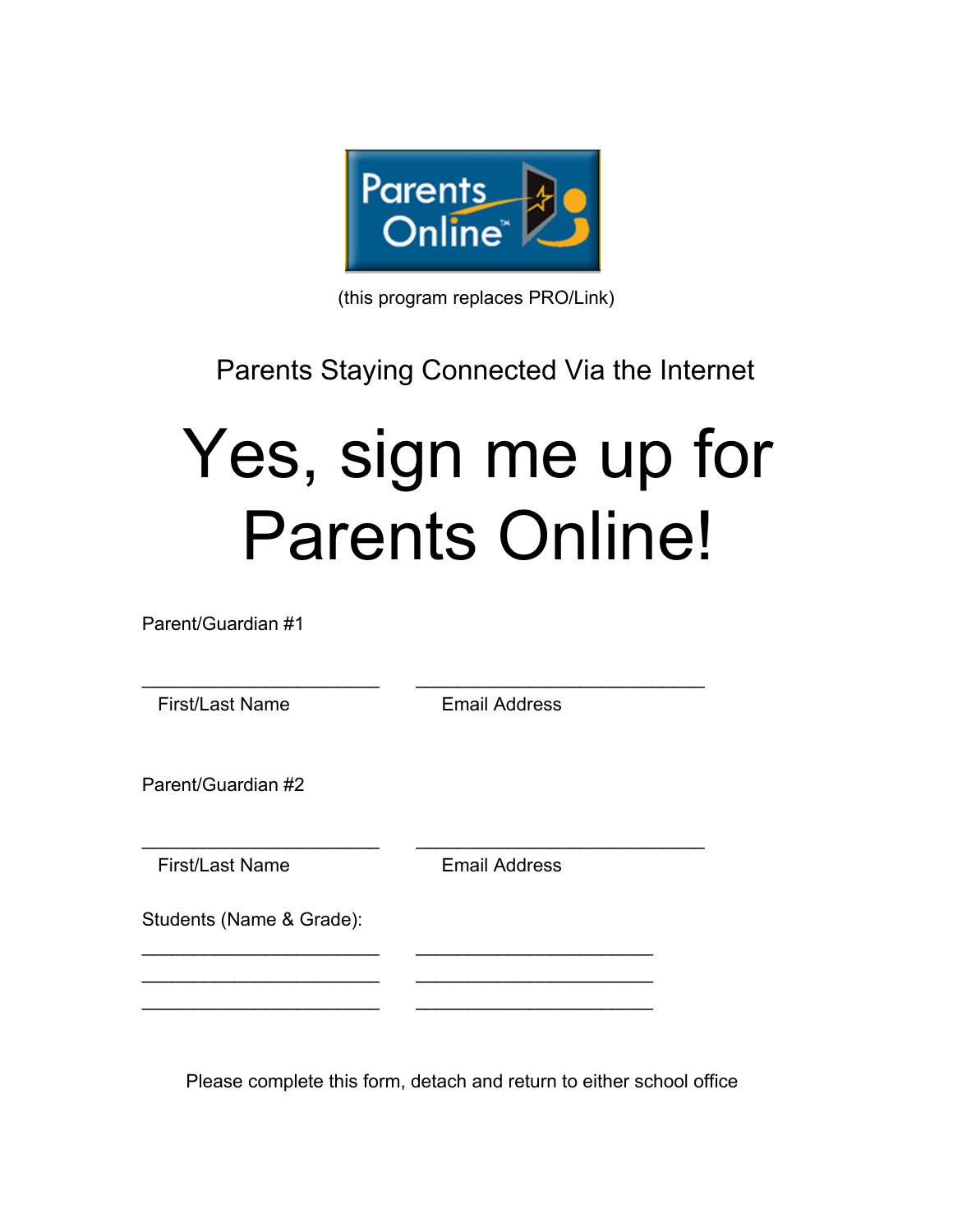## Parents Online Activation Instructions

1. Once you have supplied the school with your email address, you will receive an email from **"Goedustar".** When you open it, you will get the following message:



2. Click on the link and the following web site will pop up:

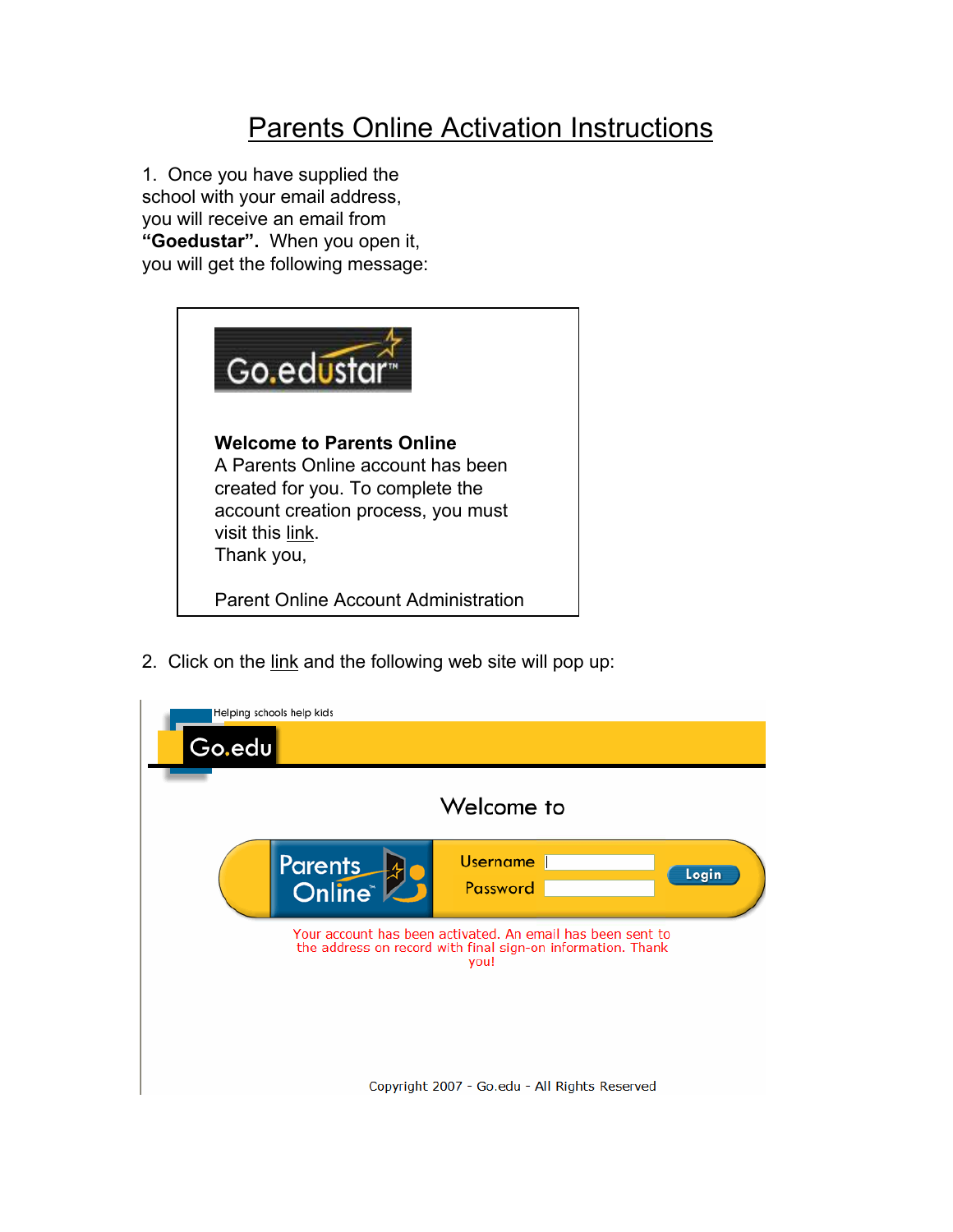3. You will now receive a 2<sup>nd</sup> email with your Username and Password:



Welcome to Parents Online Thank you for visiting Parents Online and activating your account. Your account activation is complete, you may now access all of the Parents Online features. Once you are signed in please take a moment to update your password to further secure your account. Current Account information: Username: jondoe@email.com Password: 555555

Thank you,

Parent Online Account Administration

\*\* You are now able to sign on to Parents Online.

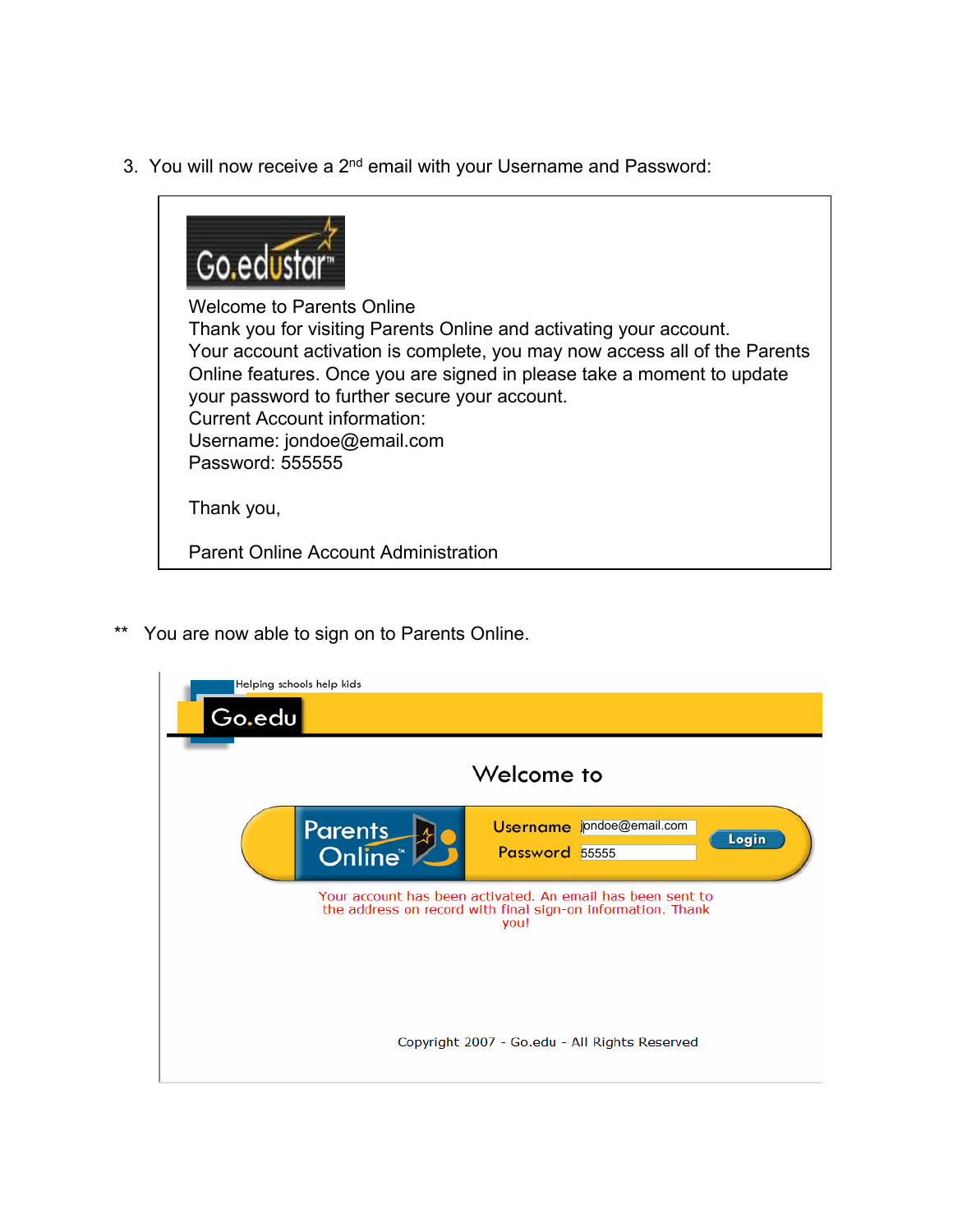4. This is the first screen you will see once you are signed in . All of your students should appear on the left side of the screen.

**change your password!**